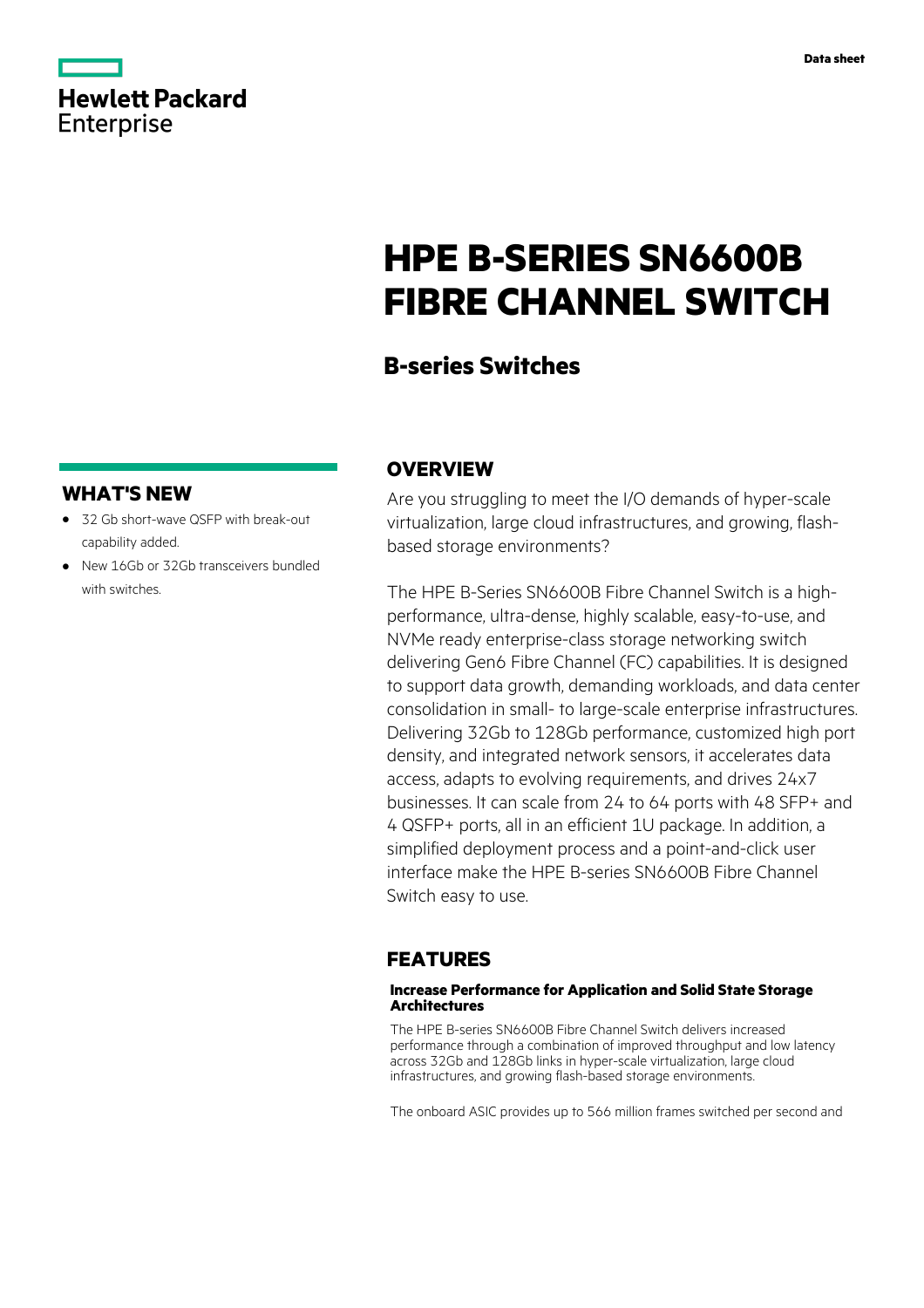up to 100 million IOPS to meet the demands of flash-based storage workloads. [1]

Port-to-port latency is reduced to 700 nanoseconds using cut-through switching at 32Gb. [1]

With 48 SFP+ ports and 4 QSFP ports, each providing four 32Gb connections, it can scale up to 64 device ports for an aggregate throughput of 2Tb.

### **Ultra-dense and Highly Scalable**

The HPE B-series SN6600B Fibre Channel Switch scales up to 64 Fibre Channel ports in an efficiently designed 1U form factor, delivering increased port density and space utilization for simplified scalability.

Each of the 48 SFP+ ports supports 4, 8, 10, 16, and 32Gb FC speeds, while each of the 4 QSFP ports is capable of supporting 128Gb.

Provides flexibility to utilize high-speed 32Gb as well as 16Gb optics on demand to meet growing data center needs and provide backward compatibility to older infrastructures.

#### **Simplified Management with Deep Analytical Insights**

HPE B-series SN6600B Fibre Channel Switch combines HPE Power Pack+ software that helps simplify monitoring, improve operational stability, and dramatically reduce costs.

Proactively and non-intrusively monitor storage device IO providing deep insight into problems and improved service level agreements (SLA).

Gain comprehensive visibility into the fabric using browser-accessible dashboards with drill-down capabilities.

#### **Building Block for Virtualized, Private Cloud Storage**

The HPE B-series SN6600B Fibre Channel Switch supports multitenancy in cloud environments reducing the number of switches required.

Provides efficient link utilization with up to 64Gb of in-flight data compression over inter-switch links (ISLs).

Internal fault-tolerant and enterprise-class reliability, availability, and serviceability (RAS) features help reduce downtime to support mission-critical cloud environments.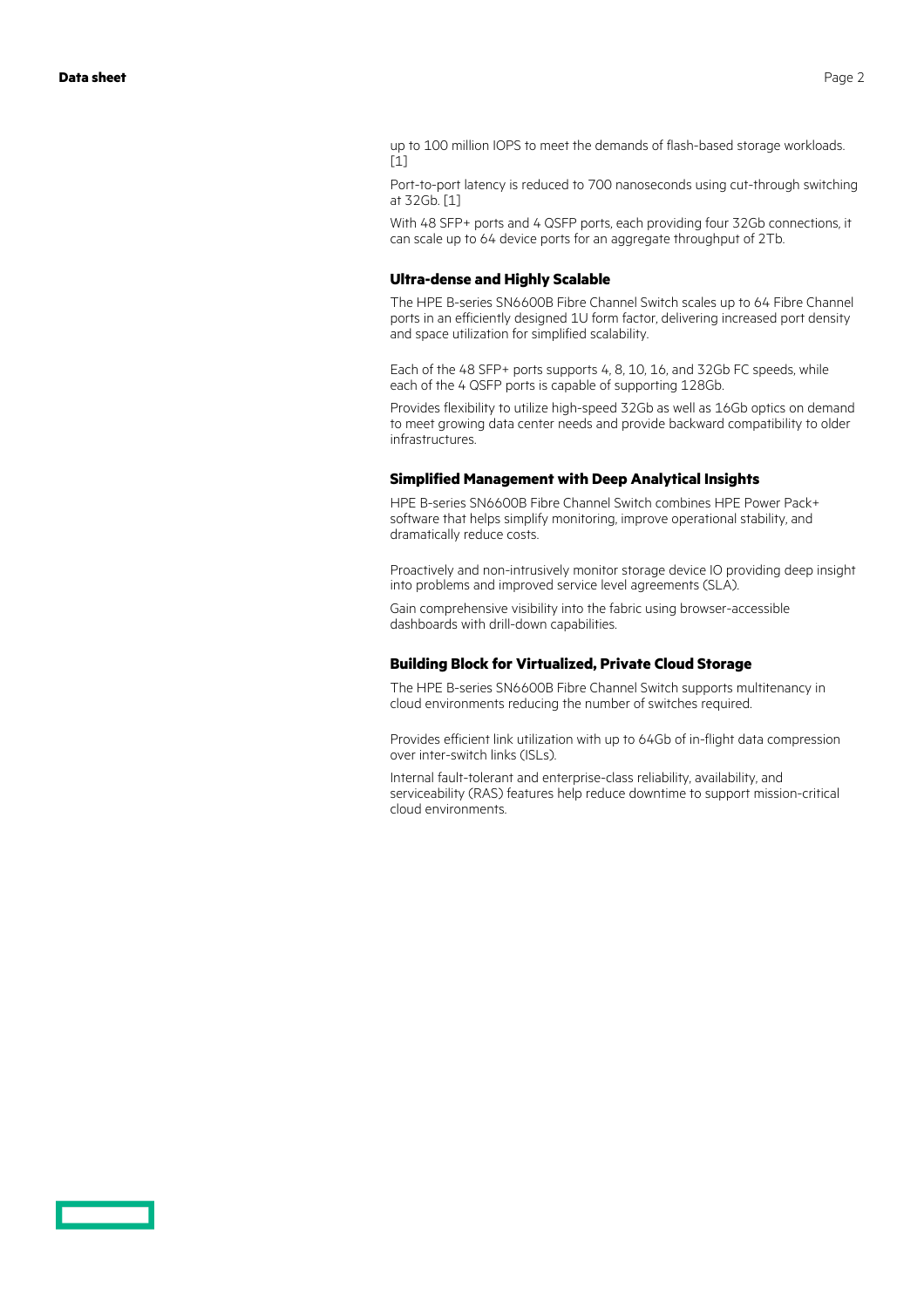$\overline{\phantom{0}}$ 

## **Technical specifications HPE B-series SN6600B Fibre Channel Switch**

| <b>Port speed</b>                  | 32 Gbps Fibre Channel                                                                                                                   |
|------------------------------------|-----------------------------------------------------------------------------------------------------------------------------------------|
| Aggregate switch bandwidth         | 2 Tbps, maximum                                                                                                                         |
| <b>Encryption capability</b>       | In-flight encryption                                                                                                                    |
| <b>Protocol supported</b>          | Fibre Channel                                                                                                                           |
| <b>Availability features</b>       | Hot code load, ports on demand with no downtime                                                                                         |
| <b>Form factor</b>                 | 1U                                                                                                                                      |
| <b>Management features</b>         | B-series SAN Network Advisor<br>Integration with Storage Essentials                                                                     |
| <b>BladeSystem supported</b>       | <b>No</b>                                                                                                                               |
| <b>Upgradability</b>               | Varies by model                                                                                                                         |
| <b>Software (optional)</b>         | HPE Power Pack+ software, 12-Port Upgrade, Integrated Routing, ISL Trunking, and HPE SAN Network<br>Advisor Professional+ or Enterprise |
| <b>Product Dimensions (metric)</b> | 440 x 43.9 x 355.6 mm                                                                                                                   |
| Weight                             | Varies by model                                                                                                                         |